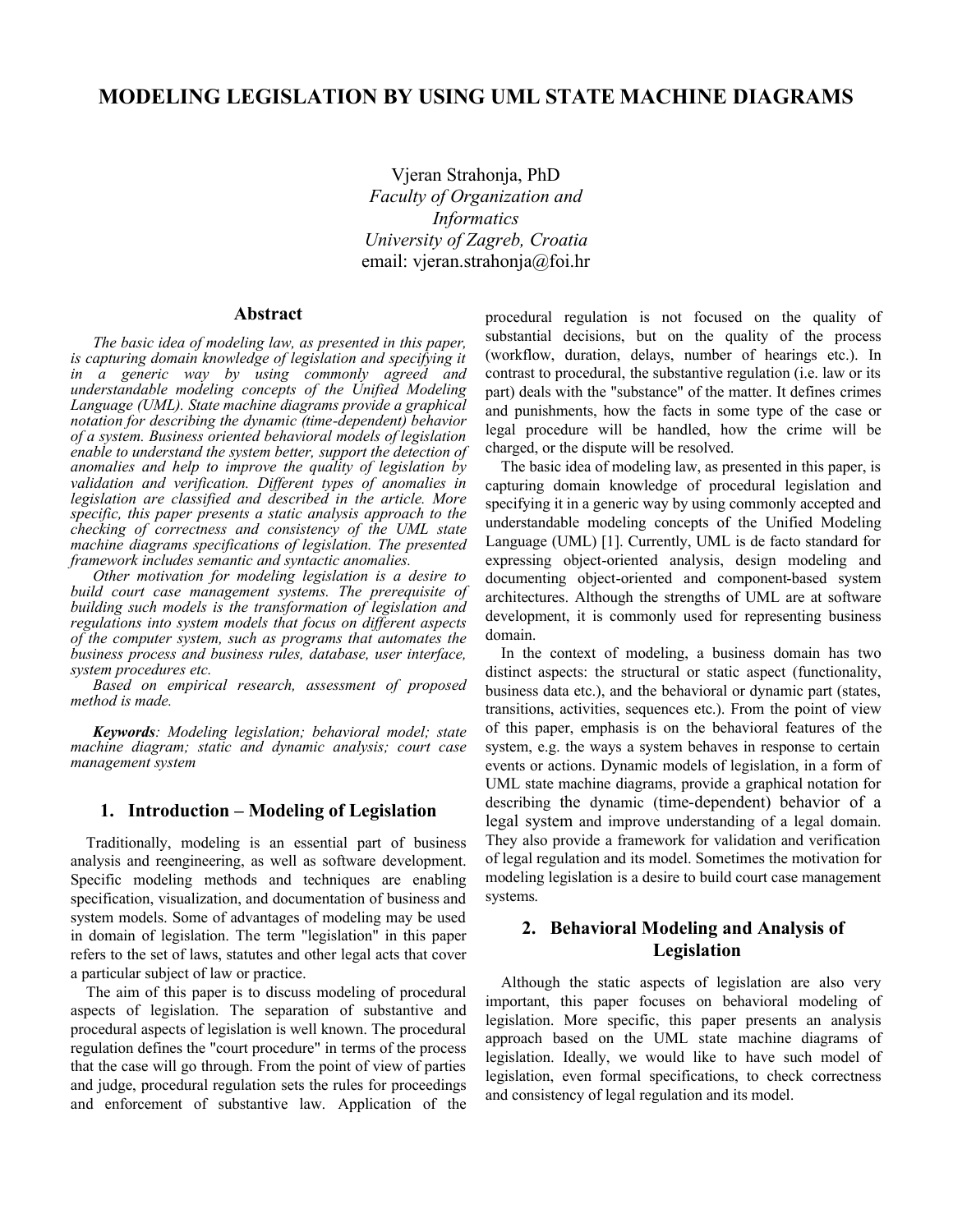State machines and other UML models offer over all:

- describing system behavior in an intuitive way by using visual modeling
- readability and understandability by other human readers, and lower level of required expertise, as compared with formal specifications
- lower ambiguity, as compared with natural languages.

State machine diagrams show the possible states of the object and the transitions that cause a change in state. In object oriented approach, state modeling and state machines are usually related to classes and class diagrams, and describes the allowable states a class or element may be in and the transitions that allow the element to move there. State modeling means discretization of continuous phenomena.

Roots of the UML 1.x statecharts formalism [1] are traditional state-transition diagrams, which are developed as a part of the structured system analysis. These are extended with some new concepts taken from David Harel, such as the concurrent states and nesting of states. UML 2.0 introduces state machines with some new constructs [2]. Basic concepts of state machine diagrams are: state (simple, composite, submachine), transition, event, pseudo-state (initial, final, shallow history, deep history) and guard condition. Some of them made some confusion and created discussions, such as entry and exit operations, or distinction between activities and

actions.

Based on current research, we suggest the iterative process of modeling legislation that consists of four steps (Figure 1.):

- 1) Basic analysis of selected legislation (classification, conceptualization and refactoring)
- 2) Transformation to UML constructs and representation in a form of diagrams
- 3) Validation and verification (detection of anomalies based on static and dynamic analysis)
- 4) Improvement of model and legal sources.

Classification of statements must consider some classification patterns (procedural / substantial, terms and definitions, case management, court activity, decision making, conducting the procedure, document management, human communication …).

Conceptualization comprises the identification of structural and behavioral constructs of selected legal act.

Refactoring is the process of rewriting of legal source to improve its readability and structure from the point of view of further modeling technique, with the explicit purpose of keeping the meaning and behavior of the source. As presented on the Figure 1., the applied refactoring form was simple table, with columns: who/actor, facts and rules (time limit, initial state, event, action, final state), with reference on the legal act.

As UML and its modeling techniques move from academic



Figure 1. Iterative process of modeling legislation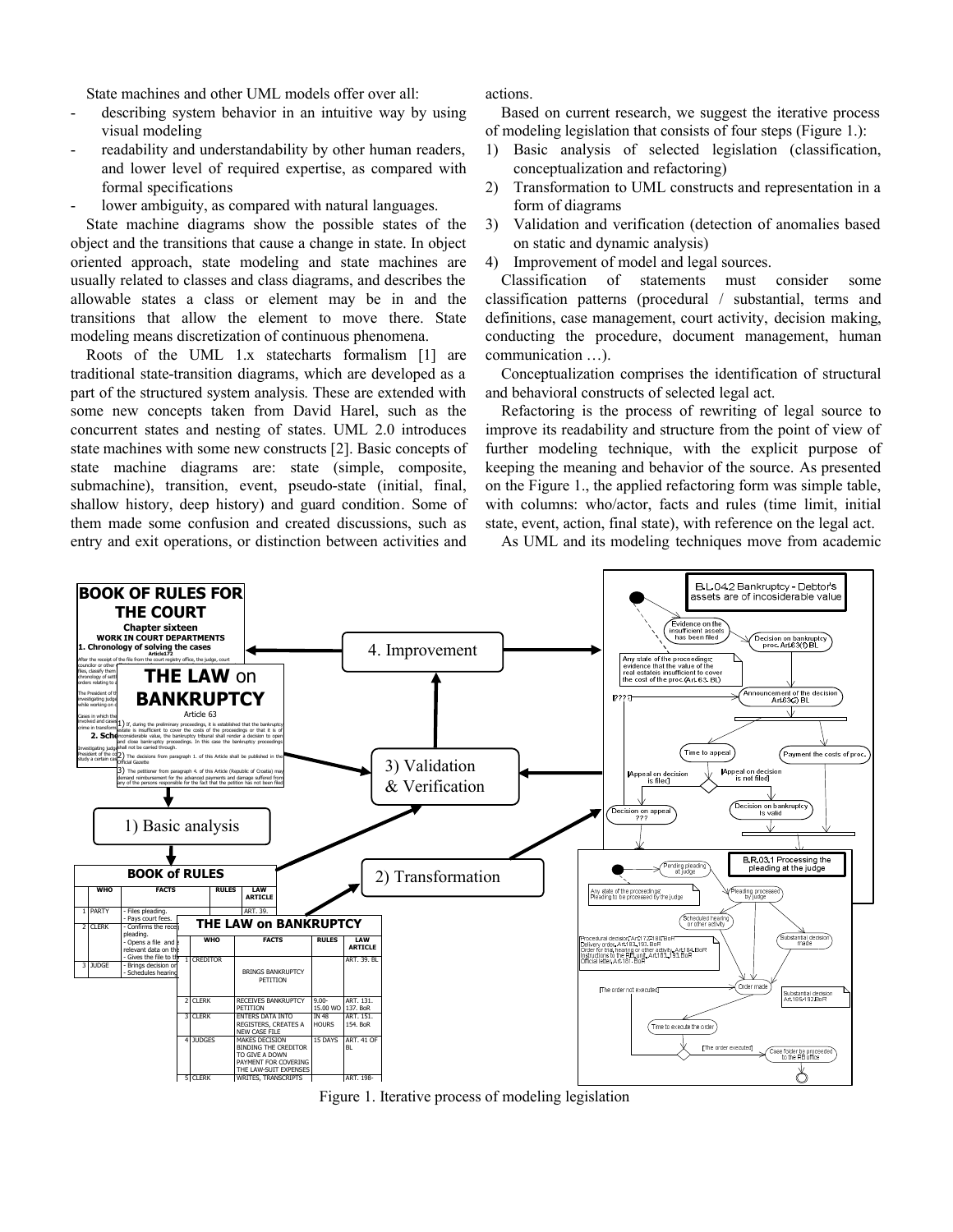institutions into commercial software development and domain modeling, they have to fulfill stronger requirements concerning correctness and consistency. Therefore, verification and validation are inherent activities of modeling.

There are two basic complementary analysis techniques for modeling legislation: static and dynamic (Table 1.).

The static analysis lies on the concept of class and gives a behavioral model that is valid for all possible case proceedings. In our example, the Procedural Manual (the Book of Rules) defines a general court procedure, valid for all courts and all types of case. The Bankruptcy Law, the Law on Civil Proceedings, the Execution Law etc. define specific court procedure valid for all courts and for some specific type of case. Static analysis as a process comprises modeling and evaluation of a model or system, based on its form, structure, content, or documentation. The idea is to understand how the system works and establish certain correctness criteria. This is a conservative technique, where we analyze the implementation to prove which states and transitions are illegal. The static analysis checks those criteria that are not related with the global state space (an upper bound).

The dynamic analysis uses a specialization, i.e. an implementation sub model of the static analysis model that is valid for one particular case proceeding. Conceptually, it lies on the object as an implementation of the class. In the dynamic analysis, we observe instances of states and transitions that are a subset (a lower bound) of the ideal, complete model. We use these specializations as proof of existence. For example, reachability analysis is detection of unreachable states, undesired global states or illegal sequence of actions. Unfortunately, the examination of a global state space often results in a state space explosion [6].

| Table 1. Comparison of static and dynamic analysis. |                           |
|-----------------------------------------------------|---------------------------|
| <b>Static Analysis</b>                              | Dynamic Analysis          |
| Represents all possible states                      | Represents one particular |

Represents all possible states and transitions in all possible case proceedings Represents one particular case proceeding Superset of ideal model, generalization, upper bound Subset of ideal model, specialization, lower bound Conservative analysis detects illegal states and transitions Proof of existence and reachability analysis detects legal states and transitions Assumes that an exception will be produced on an illegal input Global state of space results in state space explosion

## **3. Anomalies in Legislation**

The most desirable "technical" properties of legislation, but not all, are completeness, consistency and logical/semantic contradiction. Absence of this and other desirable properties are anomalies in legislation. It's generally accepted that anomalies in legislation impact on law implementation and enforcement. Many of the theories, methods and formal approaches in a field of business modeling and modeling of legislation originated in linguistics and in knowledge based systems. Some general aspects are similar in both linguistics and modeling theory, like syntax, semantics and pragmatics.

As an analogue of linguistics, we can also define syntactic, semantic and pragmatic anomalies of models. In the case of models, modeling syntax comprises the set of allowed modeling concepts, reserved words and their parameters and the correct way in which modeling concepts are used. Syntactic anomalies are caused by a violation of the structural (grammatical) rules for a modeling technique.

In a modeling theory semantics deals with the meaning systems of modeling language and concepts and their mapping to the real world. Semantic anomalies deal with violation of meaning and sense, for example conflicting truth conditions, name conflicts, dangling references etc. In a modeling theory, semantic anomalies are mostly result of inconsistent or inadequate use of modeling concepts.

Pragmatics is the study of information structure and the use of language in communicative context. Pragmatics is concerned with bridging the gap between a theory and its implementation in some context.

Some other theories that we need for validation and verification of legislation and its models are traditionally addressed in knowledge based systems. Although research of anomalies in legislation is still an attractive field for research, we use some common issues like consistency, completeness and logical/semantic contradiction, that are considered more then ten years ago [5].

Incompleteness means that there is at least one improvable schema (sentence, statement) that could be added as an axiom schema without creating simple inconsistency. Incompleteness issues are: dead-end rules, missing rules, unreachable rules, dangling references, unreferenced attribute values and other unintentional non-determinism.

Inconsistency of the specification implies that there are conflicting statements. Discrepancy is simply the difference between conflicting statements, definitions or rules of the same fact or situation. Some of the appearances of inconsistency are redundancy, unnecessary IF conditions logical contradiction, subsumed rules, circular rule, name conflicts (synonyms, homonyms), inconsistent generalization/specialization and other logical/semantic contradictions.

Anomalies in legislation may be caused by different semantic, syntactic or pragmatic reasons. For example, homonyms are pure semantic anomalies (if they are not desired), but an unintentional non-determinism can occur in the model as a semantic anomalism of the legal pattern, or a syntactic failure.

Anomalism can occur on two different levels, on the level of a model, or on the level of legislation itself. For example, some missing rule can disappear during a modeling process, but can also be omitted in regulation during the legislative procedure.